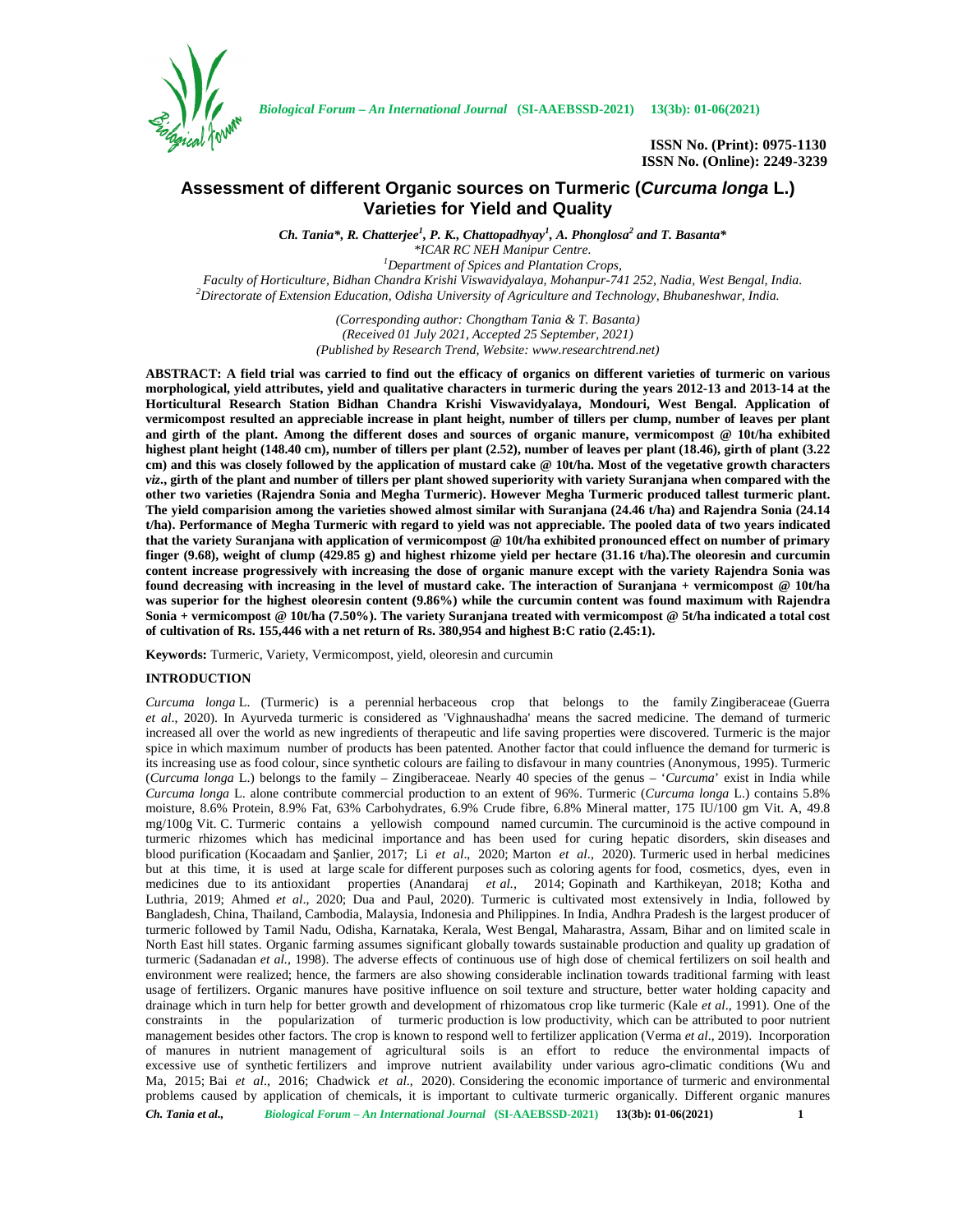influence differently in terms of yield and quality of turmeric. Hence, it is necessary to know the best sources of organic manure which could help in increasing the yield and quality. Also the demand for organic products is increasing day by day, the consumers are preferring natural/ethnic foods, particularly organic foods across the world. Organically produced spices are in demand both in domestic and foreign markets. It is therefore, necessary to identify the best source of organic matter as nutrient along with improved varieties for profitable exploitation of the spices.

# **MATERIALS AND METHOD**

The research station is situated at  $23.5^{\circ}$  N latitude and  $89^{\circ}$  E longitude with an average altitude of 9.75 m above mean sea level. The soil of the experimental site is typical Gangetic Alluvial soil (Inceptisols) having sandy loam texture, well drained with medium fertility status. The experiment was laid out in a strip plot design with 8 treatments (mustard cake @5t/ha and 10 t/ha; cowdung manure @ 25t/ha and 50t/ha; farm yard manure @ 20t/ha and 40t/ha; vermicompost @ 5t/ha and 10t/ha) with 3 varieties (Suranjana, Rajendra Sonia and Megha Turmeric) and replicated twice. A plot size of 3 x 3 m was used with spacing of 25 x 30 cm. All necessary intercultural operations were done as needed by the experiment. The data collected from the field were subjected to statistical analysis of the Strip plot design by following procedure laid out by Gomez and Gomez, (1984). The significance different source of variation was tested by Fisher and Snedecor's 'F' test at probability level of 0.05 for appropriate degree of freedom. For determination of standard error of mean (S. Em.±) and the value of critical difference (C.D) between the treatment means as 5% level of significance, the statistical table formulated by Fisher and Yates (1979) was referred.

#### **RESULTS AND DISCUSSION**

### *A. Effect of organic sources*

The data presented in the table 1 revealed that treatment  $VC_2$  (vermicompost @ 10t/ha) recorded maximum plant height of (148.40 cm), number of tillers per plant (2.52), number of leaves per plant (19.82), girth of the plant (3.22 cm). Number of tillers per plant were varied significantly with different organic sources. It is evident from table 1 that the maximum number of mother rhizome (1.97) was recorded with the treatment MC<sub>1</sub> (mustard cake @ 10t/ha), followed by 1.92 with VC<sub>2</sub> (vermicompost @ 10t/ha) and CM<sub>2</sub> (cowdung manure  $\textcircled{ }$  50t/ha). Significant variation was recorded with regard to number of mother rhizome. Maximum number of primary finger per clump (8.84) was also recorded with the same treatment vermicompost @ 10t/ha, followed by the application of vermicompost @ 5t/ha (8.27) while the maximum number of secondary finger with recorded with farm yard manure @ 40t/ha (16.83) which was at par with 16.20 and 15.63 from the treatment VC<sub>2</sub> (vermicompost @ 10t/ha) and FYM<sup>1</sup> (farm yard manure @ 20t/ha) respectively. The perusal of data in table 2 revealed that weight of clump were also varied significantly with different treatments in both the years, as well as in pooled data. Maximum weight of clump 401.66 g was found from plant raised with vermicompost @ 10t/ha. The minimum weight of clump was recorded from the treatment cowdung manure @ 25 t/ha (361.92 g) as per pooled data. Like yield per plot the same pattern of influence of different treatments was noticed in respect of projected yield per hectare (Table 2). The highest yield was recorded with vermicompost @ 10t/ha (28.14 t/ha) followed by mustard cake @ 10t/ha (27.02 t/ha). The lowest yield was observed with the treatment farm yard manure @ 20 t/ha (18.54 t/ha).

Significant difference was observed with all the treatments. The treatment VC<sub>2</sub> (vermicompost @10 t/ha) recorded the maximum oleoresin content of 8.03% and curcumin content (5.75%) while the minimum oleoresin (6.06%) content and curcumin content  $(4.25%)$  was recorded with CM<sub>1</sub> (cowdung manure @ 25t/ha). All types of organic manure influenced positively. The plant grown with vermicompost at higher dose was the most prominent and had the maximum plant height (148.40 cm), number of tillers per plant (2.52), leaf number (19.19), girth of plant (3.22 cm) and leaf width (14.92 cm) of turmeric plant. This may be due to the increase in soil fertility in the amended soils which is evidenced by the higher available nitrogen, phosphorous and potassium in the soil. Vermicompost increases the growth rate because of better water and mineral uptake such as; nitrogen and phosphorus, which lead to the biological yield improvement (Atiyeh *et al*., 2002; Arancon *et al*., 2004). The present investigation indicated increased plant height with application of vermicompost, the results of which is similar to the findings of Mohammad *et al*., (2012). They also obtained most significant plant height (50.1 cm) in anise by applying 10 tonnes vermicompost per hectare. Role of organic manures in maintaining soil health and their influence on growth and development of crop has been well documented by many workers (Sultan, 1995; Singh *et al.*, 1997). Besides influencing the physico chemical properties of soil, vermicompost is also known to contain growth promoting substances which enhance microbial activity and prevent nitrogen loss by leaching (Sultan, 1995; Shinde *et al*., 1992). Compared to the availability of nutrients from most of the bulky organic manures, the release of nutrients from the added vermicompost is more and could be the reason for higher plant height and other growth benefits.

#### *B. Effect of varieties*

As evident from the table 1 that among the three varieties i.e Suranjana  $(V_1)$ , Rajendra Sonia  $(V_2)$  and Megha Turmeric  $(V_3)$ , the plant height was found to be maximum with  $V_3$  (157.19 cm), while the minimum was obtained with variety  $V_1$  (133.05 cm). Significant variation was observed with different varieties in terms of plant height. The number of tillers per plant also differed with different varieties. The maximum number of tillers was recorded from the variety Rajendra Sonia (2.28) which was at par with Suranjana (2.27) while the minimum number of tillers was recorded with Megha Turmeric (1.74). Perusal of data clearly indicates the significant variation in number of leaves per plant with different varieties. The variety  $V_1$  (Suranjana) was found superior for the production of highest number of leaves 17.48 while the lowest number of leaves 14.70 was recorded from variety  $V_3$  (Megha Turmeric). It is also revealed from the data in table (1) that girth of the plant (3.21cm), number of mother rhizome (2.02), number of primary fingers (8.06) was recorded maximum with the variety Suranjana while the minimum was recorded with Rajendra Sonia. Perusal of data clearly indicates the maximum weight of clump with the variety Rajendra Sonia (407.31 g), which was at par with Suranjana (406.39 g). The data in Table 2, revealed the maximum yield per hectare with the variety Suranjana (24.46 t/ha) as compared to the lowest with Megha Turmeric (20.59 t/ha). Significant variation was observed among different varieties with regard to oleoresin content. Among the three varieties the maximum oleoresin (7.72%) content was recorded with  $V_1$  (Suranjana) while the minimum of 6.17 % was recorded from  $V_3$  (Megha Turmeric). The different varieties showed significant influence on curcumin content of turmeric. The highest curcumin content was recorded from the variety Rajendra Sonia (6.20%) followed by Suranjana (5.39%) and Megha Turmeric (3.07%).

*Ch. Tania et al., Biological Forum – An International Journal* **(SI-AAEBSSD-2021) 13(3b): 01-06(2021) 2**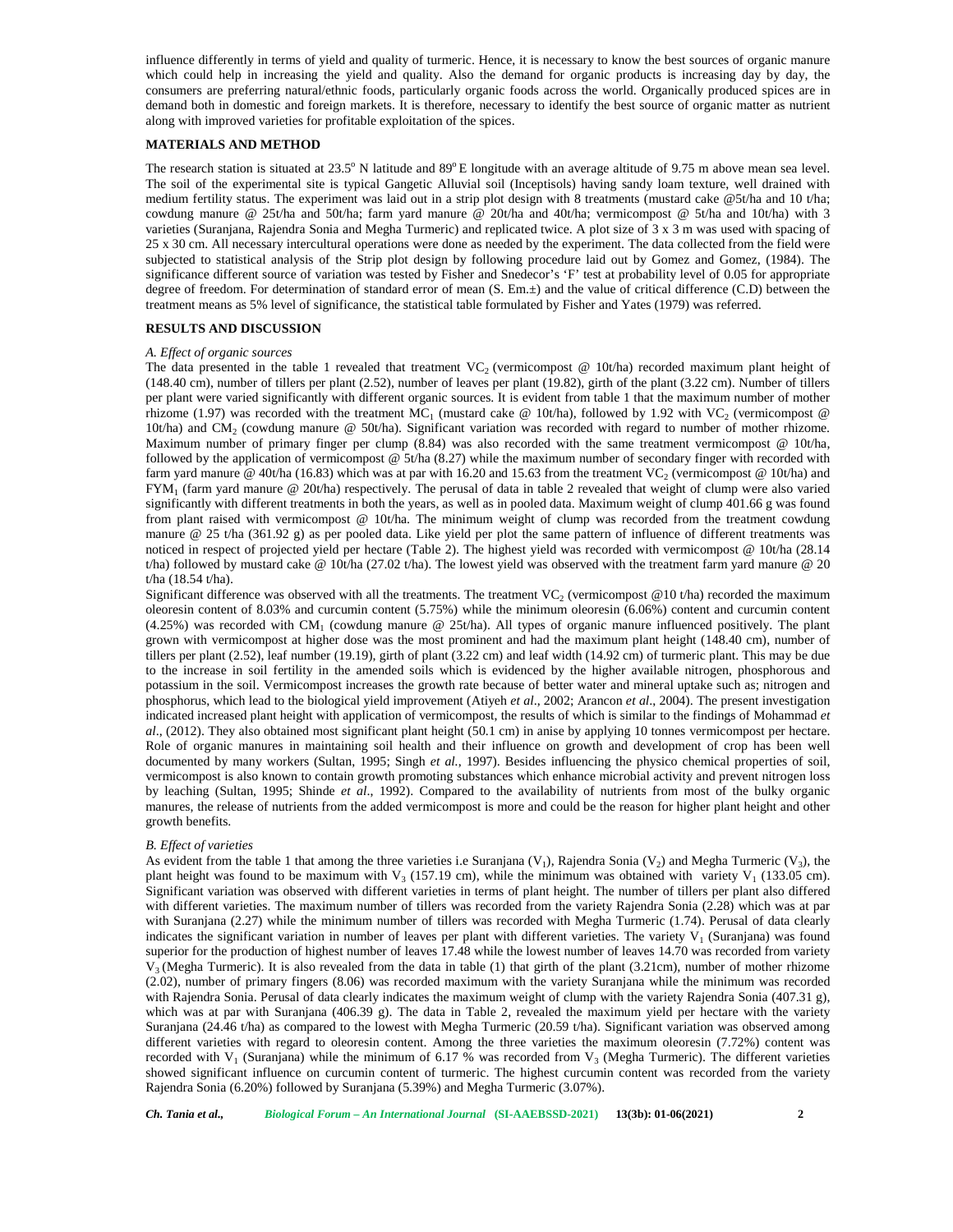#### *C. Effect of organic sources x varieties*

It is revealed from the pooled data (Table 1) that the maximum plant height (163.76 cm) was recorded with  $V_3VC_2$  (Megha Turmeric + vermicompost @ 10t/ha). The interaction between the variety and the treatment have influenced significantly with regard to plant height. It is also indicated that different combination of varieties and treatments have significant influence on number of tillers per plant. The maximum number of tillers per plant (3.17), number of leaves (20.97). Significant variation was observed with regard to number of leaves per plant. It is evident from the data in Table 1, that the maximum girth of the plant was recorded with Suranjana applied with farm yard manure @ 40t/ha (3.69cm) which was at par with Rajendra Sonia with application of vermicompost @ 10t/ha (3.61cm). It is observed from table 1 that maximum number of mother rhizome (2.46), number of primary fingers (9.68) was recorded from Suranjana with application of vermicompost @ 10t/ha. However the highest number of secondary rhizome (18.23) was noticed from  $V_3 FYM_2$  (Megha Turmeric + farm yard manure @ 40t/ha). The interaction between varieties and treatment also have significant influence with respect to number of mother rhizome.

|                                | finger.                     |                                   |                                      |                            |                                          |                                |                               |  |
|--------------------------------|-----------------------------|-----------------------------------|--------------------------------------|----------------------------|------------------------------------------|--------------------------------|-------------------------------|--|
|                                | <b>Plant</b> height<br>(cm) | Number of<br>tillers per<br>plant | <b>Number of leaves</b><br>per plant | Girth of the<br>plant (cm) | Number of<br>mother rhizome<br>per clump | Number of<br>primary<br>finger | Number of<br>secondary finger |  |
| MC <sub>1</sub>                | 134.56                      | 2.07                              | 15.50                                | 2.79                       | 1.65                                     | 7.35                           | 14.74                         |  |
| MC <sub>2</sub>                | 144.32                      | 2.36                              | 17.83                                | 3.07                       | 1.97                                     | 7.97                           | 15.16                         |  |
| CM <sub>1</sub>                | 132.23                      | 1.63                              | 14.04                                | 2.75                       | 1.81                                     | 6.81                           | 14.29                         |  |
| CM <sub>2</sub>                | 137.44                      | 1.92                              | 15.36                                | 2.92                       | 1.92                                     | 7.79                           | 15.63                         |  |
| $FYM_1$                        | 134.17                      | 1.87                              | 14.58                                | 2.99                       | 1.72                                     | 6.92                           | 15.01                         |  |
| FYM <sub>2</sub>               | 143.90                      | 2.11                              | 14.97                                | 3.08                       | 1.91                                     | 7.78                           | 16.83                         |  |
| VC <sub>1</sub>                | 140.68                      | 2.28                              | 16.44                                | 3.01                       | 1.65                                     | 8.27                           | 15.37                         |  |
| VC <sub>2</sub>                | 148.40                      | 2.52                              | 19.19                                | 3.22                       | 1.92                                     | 8.84                           | 16.20                         |  |
| $SEm \pm$                      | 0.5612                      | 0.0236                            | 0.6085                               | 0.0499                     | 0.010                                    | 0.1838                         | 0.4472                        |  |
| CD(0.05)                       | 1.7021                      | 0.0716                            | 1.8456                               | 0.1513                     | 0.031                                    | 0.5575                         | 1.3566                        |  |
| $V_1$                          | 133.05                      | 2.28                              | 17.48                                | 3.21                       | 2.02                                     | 8.06                           | 15.45                         |  |
| V <sub>2</sub>                 | 128.15                      | 2.27                              | 15.78                                | 2.86                       | 1.87                                     | 7.63                           | 14.98                         |  |
| $V_3$                          | 157.19                      | 1.74                              | 14.70                                | 2.87                       | 1.56                                     | 7.45                           | 15.78                         |  |
| $\overline{\text{SE}}$ m ±     | 0.372                       | 0.0176                            | 0.2509                               | 0.0296                     | 0.01                                     | 0.0974                         | 0.2619                        |  |
| CD(0.05)                       | 1.0690                      | 0.0506                            | 0.7267                               | 0.0851                     | 0.022                                    | 0.2799                         | N.S                           |  |
| $V_1MC_1$                      | 126.24                      | 1.88                              | 16.70                                | 2.76                       | 1.97                                     | 7.25                           | 14.25                         |  |
| $V_2MC_1$                      | 123.47                      | 2.70                              | 15.92                                | 2.85                       | 1.80                                     | 8.25                           | 15.65                         |  |
| $V_3MC_1$                      | 153.97                      | 1.62                              | 13.89                                | 2.77                       | 1.18                                     | 6.55                           | 14.32                         |  |
| $V_1MC_2$                      | 138.78                      | 2.17                              | 19.66                                | 3.30                       | 2.23                                     | 7.67                           | 14.67                         |  |
| $V_2MC_2$                      | 136.60                      | 2.83                              | 18.67                                | 2.79                       | 2.35                                     | 8.80                           | 16.00                         |  |
| $V_3MC_2$                      | 157.59                      | 2.10                              | 15.16                                | 3.14                       | 1.33                                     | 7.43                           | 14.82                         |  |
| $V_1CM_1$                      | 125.54                      | 1.77                              | 14.96                                | 2.93                       | 2.09                                     | 6.72                           | 14.55                         |  |
| $V_2CM_1$                      | 115.52                      | 1.75                              | 13.33                                | 2.59                       | 1.70                                     | 6.83                           | 12.84                         |  |
| $V_3CM_1$                      | 155.62                      | 1.38                              | 13.83                                | 2.75                       | 1.65                                     | 6.89                           | 15.50                         |  |
| $V_1CM_2$                      | 131.73                      | 2.29                              | 15.42                                | 3.22                       | 2.45                                     | 8.75                           | 16.48                         |  |
| $V_2CM_2$                      | 120.14                      | 1.95                              | 15.91                                | 2.75                       | 1.63                                     | 7.25                           | 13.33                         |  |
| V <sub>3</sub> CM <sub>2</sub> | 160.46                      | 1.53                              | 14.75                                | 2.78                       | 1.69                                     | 7.37                           | 17.08                         |  |
| $V_1$ FYM <sub>1</sub>         | 120.78                      | 2.03                              | 16.25                                | 3.69                       | 1.50                                     | 6.85                           | 15.77                         |  |
| $V_2$ FYM <sub>1</sub>         | 131.51                      | 1.95                              | 13.41                                | 2.44                       | 1.79                                     | 6.62                           | 15.07                         |  |
| $V_3$ FYM <sub>1</sub>         | 150.23                      | 1.65                              | 14.08                                | 2.83                       | 1.87                                     | 7.28                           | 14.20                         |  |
| $V_1$ FYM <sub>2</sub>         | 142.14                      | 2.28                              | 17.25                                | 3.24                       | 1.70                                     | 8.55                           | 15.52                         |  |
| $V_2$ FYM <sub>2</sub>         | 132.40                      | 2.15                              | 13.50                                | 2.78                       | 2.05                                     | 7.38                           | 16.75                         |  |
| $V_3$ FYM <sub>2</sub>         | 157.16                      | 1.92                              | 14.17                                | 3.22                       | 1.98                                     | 7.41                           | 18.23                         |  |
| $V_1VC_1$                      | 136.95                      | 2.70                              | 18.66                                | 3.13                       | 2.17                                     | 9.02                           | 16.06                         |  |
| $V_2$ VC <sub>1</sub>          | 126.34                      | 2.37                              | 15.83                                | 3.09                       | 1.67                                     | 7.78                           | 14.85                         |  |
| $V_3VC_1$                      | 158.76                      | 1.77                              | 14.83                                | 2.81                       | 1.10                                     | 8.03                           | 15.22                         |  |
| $V_1VC_2$                      | 142.26                      | 3.17                              | 20.97                                | 3.40                       | 2.05                                     | 9.68                           | 16.34                         |  |
| $V_2VC_2$                      | 139.20                      | 2.43                              | 19.68                                | 3.61                       | 1.98                                     | 8.17                           | 15.37                         |  |
| $V_3VC_2$                      | 163.76                      | 1.95                              | 16.91                                | 2.66                       | 1.72                                     | 8.67                           | 16.90                         |  |
| ${\bf SEm}$ $\pm$              | 1.0522                      | 0.0497                            | 0.7095                               | 0.0837                     | 0.022                                    | 0.2756                         | 0.7406                        |  |
| $C.D.(P=0.05)$                 | 3.0236                      | 0.1428                            | 2.0554                               | 0.2405                     | 0.062                                    | $_{\rm NS}$                    | $\mathbf{N.S}$                |  |

**Table 1: Effect of organic sources, varieties and their interaction on plant height and number of tillers, number of leaves per plant, girth of the plant, number of mother rhizome per clump, number of primary finger and number of secondary**

 $V_1$  Suranjana; V<sub>2</sub>= Rajendra Sonia; V<sub>3</sub>= Megha Turmeric; MC<sub>1</sub>= Mustard cake- 5t/ha; MC<sub>2</sub>= Mustard cake- 10t/ha; CM<sub>1</sub>= Cowdung manure-25t/ha; CM<sub>2</sub>= Cowdung manure- 50t/ha; FYM<sub>1</sub>= Farm yard manure- 20t/ha; FYM<sub>2</sub>= Farm yard manure- 40t/ha; VC<sub>1</sub>= Vermicompost- 5t/ha and VC2= Vermicompost- 10t/ha

The data in Table 2, revealed the marked variation among the different interactions. The maximum weight of clump (429.85 g) was recorded from  $V_1VC_2$  (Suranjana + vermicompost @ 10t/ha), which was at par (422.59 g) with  $V_2MC_2$  (Rajendra Sonia + mustard cake @ 10t/ha). The variety Suranjana when applied with vermicompost @ 10t/ha was found superior for production of maximum rhizome yield per hectare of 31.16 t/ha followed by Rajendra Sonia + vermicompost @ 10t/ha (29.38 t/ha). The lowest yield per hectare was noticed from Megha Turmeric with application of cowdung manure @ 25t/ha (17.33 t/ha). Among the different organic manures and their combinations with turmeric varieties, vermicompost was found to be the most effective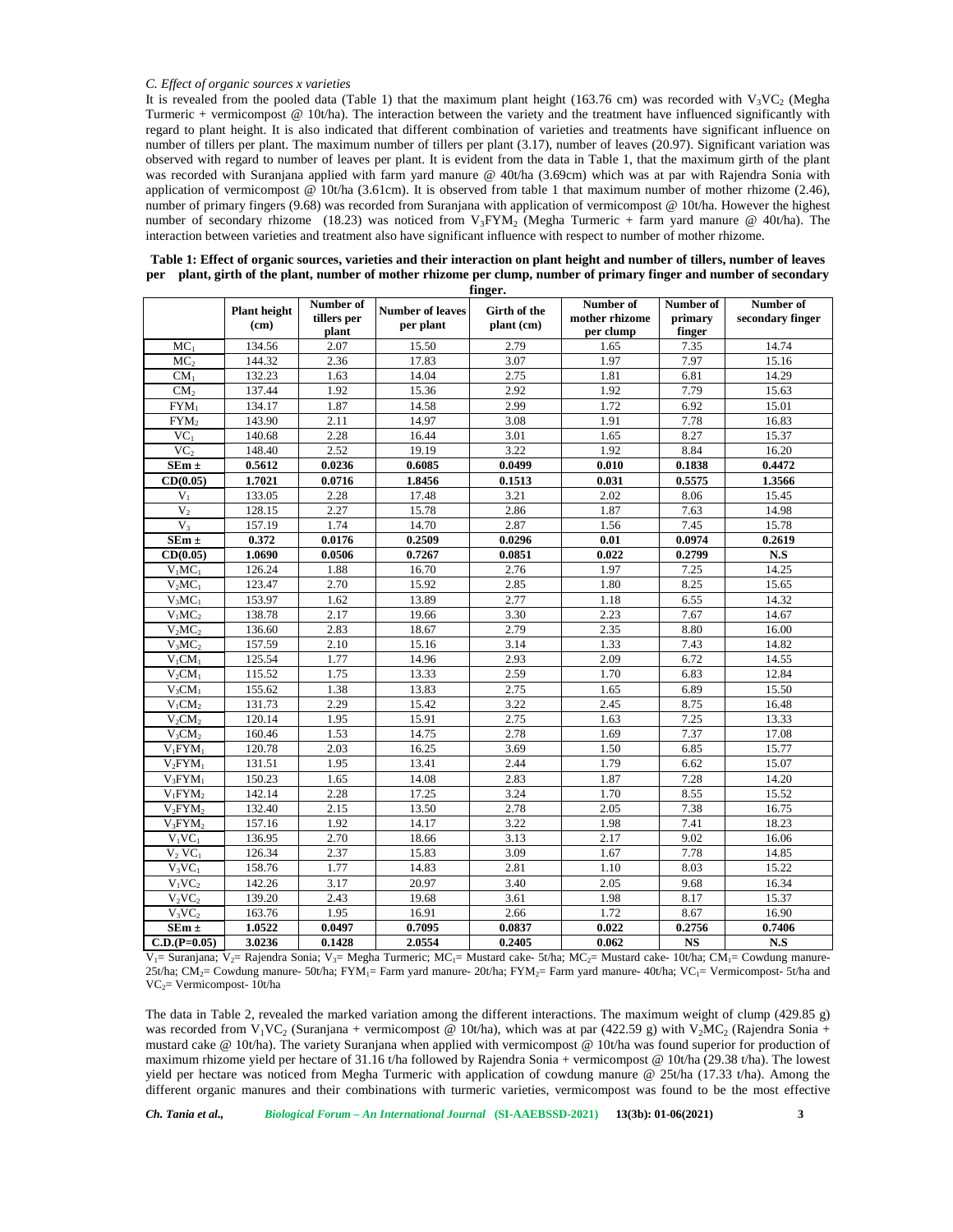organic sources followed by mustard cake. Accordingly the higher dose of vermicompost application (10 t/ha) was considered the best treatment with a fresh rhizome yield. A yield of 31.16 t/ha was however obtained from the interaction between Suranjana and vermicompost @ 10t/ha ( $V_1V_2$ ). This treatment was also exhibited superiority for the weight of mother rhizome number of primary fingers, weight of clump, yield per hectare. The higher and easily available nutrient content in vermicompost and their better uptake by the plants might be the reason for the highest rhizome yield and yield attributes in this treatment. The reports of Nagavallemma *et al*., (2004) that vermicompost contains a higher percentage of nutrients necessary for plant growth in readily available forms. Atiyeh *et al*., (2000) and Zaller (2007) indicated that vermicompost is potential for improving plant growth and dry matter yield when added to the soil corroborates the findings of the present investigation. It may be mention that Vadiraj *et al*., (1998) observed significant positive influence of turmeric yield with application of vermicompost @ 10 t/ha. Mohammad *et al*., (2012) also obtained the highest yields by applying 10 t/ha vermicompost (9797.2 kg/ha) in anise. Applications of vermicompost singly or in combination with either other organic fertilizers or chemical fertilizers have been proved effective to enhance growth and yield of various plants like Tomato (Lazcano *et al*., 2009), Garlic (Suthar 2009) Kalmegh (Vijaya *et al.,* 2008), and Potato (Alam *et al*., 2007). Dhama, (2003) reported that the variation in yield response of turmeric to organic manuring depends on decomposition of organic residues, C: N ratio, nutrient release pattern, climate and soil characteristics.

| <b>Treatment</b>                | Weight of clump (g) | Projected vield t/ha | Oleoresin $(\% )$ | Curcumin (%) |
|---------------------------------|---------------------|----------------------|-------------------|--------------|
| $MC_1$                          | 381.84              | 24.97                | 6.90              | 4.79         |
| MC <sub>2</sub>                 | 396.21              | 26.76                | 7.32              | 4.89         |
| CM <sub>1</sub>                 | 361.92              | 19.56                | 6.06              | 4.25         |
| CM <sub>2</sub>                 | 370.65              | 20.42                | 6.85              | 4.66         |
| $FYM_1$                         | 364.25              | 18.54                | 6.27              | 4.60         |
| FYM <sub>2</sub>                | 377.16              | 20.87                | 6.82              | 4.90         |
| VC <sub>1</sub>                 | 391.57              | 25.25                | 7.64              | 5.26         |
| VC <sub>2</sub>                 | 401.66              | 28.14                | 8.03              | 5.75         |
| $SEm \pm$                       | 1.4638              | 0.2449               | 0.1123            | 0.0821       |
| CD(0.05)                        | 4.4401              | 0.7429               | 0.3407            | 0.2489       |
| $V_1$                           | 406.39              | 24.46                | 7.72              | 5.39         |
| V <sub>2</sub>                  | 407.31              | 24.14                | 7.07              | 6.20         |
| V <sub>3</sub>                  | 328.27              | 20.59                | 6.17              | 3.07         |
| $SEm \pm$                       | 0.9059              | 0.1879               | 0.0943            | 0.1264       |
| CD(0.05)                        | 2.6242              | 0.5443               | 0.2733            | 0.3662       |
| $V_1MC_1$                       | 405.70              | 25.66                | 7.31              | 5.33         |
| $V_2MC_1$                       | 413.03              | 26.58                | 7.18              | 6.26         |
| $V_3MC_1$                       | 326.80              | 22.66                | 6.21              | 2.77         |
| $\overline{V_1MC_2}$            | 411.71              | 26.76                | 7.78              | 5.52         |
| $V_2MC_2$                       | 422.59              | 28.56                | 7.76              | 5.68         |
| $V_3MC_2$                       | 354.32              | 24.98                | 6.43              | 3.46         |
| $V_1CM_1$                       | 395.88              | 21.87                | 6.34              | 4.46         |
| $V_2CM_1$                       | 387.88              | 19.48                | 6.22              | 5.83         |
| $V_3CM_1$                       | 301.98              | 17.33                | 5.63              | 2.46         |
| $V_1CM_2$                       | 402.16              | 22.67                | 7.11              | 5.69         |
| $V_2CM_2$                       | 396.05              | 20.76                | 7.36              | 5.77         |
| V <sub>3</sub> CM <sub>2</sub>  | 313.75              | 17.84                | 6.09              | 2.53         |
| $V_1$ FYM <sub>1</sub>          | 388.73              | 18.85                | 6.55              | 5.18         |
| $V_2$ FYM <sub>1</sub>          | 397.30              | 19.29                | 6.38              | 5.88         |
| $V_3$ FYM <sub>1</sub>          | 306.71              | 17.48                | 5.89              | 2.74         |
| $V_1$ FYM <sub>2</sub>          | 397.05              | 21.91                | 7.80              | 5.35         |
| $V_2$ FYM <sub>2</sub>          | 406.39              | 22.92                | 6.64              | 6.00         |
| V <sub>3</sub> FYM <sub>2</sub> | 328.03              | 17.79                | 6.01              | 3.35         |
| $V_1VC_1$                       | 420.04              | 26.82                | 9.04              | 5.49         |
| $V_2$ VC <sub>1</sub>           | 416.86              | 26.12                | 7.39              | 6.68         |
| $V_3VC_1$                       | 337.80              | 22.81                | 6.48              | 3.61         |
| $V_1VC_2$                       | 429.85              | 31.16                | 9.86              | 6.08         |
| $V_2VC_2$                       | 418.37              | 29.38                | 7.64              | 7.50         |
| V <sub>3</sub> VC <sub>2</sub>  | 356.77              | 23.87                | 6.59              | 3.66         |
| $SEm \pm$                       | 2.5622              | 0.5314               | 0.2668            | 0.3575       |
| $C.D.(P=0.05)$                  | 7.4225              | 1.5395               | 0.7730            | N.S          |

| Table 2: Effect of organic sources, varieties and their interaction on weight of clump, projected yield/ha, oleoresin and |  |
|---------------------------------------------------------------------------------------------------------------------------|--|
| curcumin content.                                                                                                         |  |

V<sub>1</sub>= Suranjana; V<sub>2</sub>= Rajendra Sonia; V<sub>3</sub>= Megha Turmeric; MC<sub>1</sub>= Mustard cake- 5t/ha; MC<sub>2</sub>= Mustard cake- 10t/ha; CM<sub>1</sub>= Cowdung manure-25t/ha; CM<sub>2</sub>= Cowdung manure- 50t/ha; FYM<sub>1</sub>= Farm yard manure- 20t/ha; FYM<sub>2</sub>= Farm yard manure- 40t/ha; VC<sub>1</sub>= Vermicompost- 5t/ha and VC2= Vermicompost- 10t/ha

The combination of  $V_1VC_2$  (Suranjana + vermicompost @ 10t/ha) recorded maximum oleoresin content of 9.86% followed by  $V_1VC_1$  (Suranjana + vermicompost @ 5t/ha) which recorded 9.04%. The minimum oleoresin content of 5.63% was recorded from V<sub>3</sub>CM<sub>1</sub> (Megha Turmeric + cowdung manure @ 25t/ha). The interaction of V<sub>2</sub>VC<sub>2</sub> (Rajendra Sonia+ vermicompost @ 10t/ha) recorded the maximum curcumin content (7.50%) followed by 6.68% with  $V_2VC_1$  (Rajendra Sonia + vermicompost @ 5t/ha). The lowest (2.46%) curcumin content was recorded from  $V_3CM_1$  (Megha Turmeric + cowdung manure @ 25t/ha). Curcumin content of rhizomes also significantly increased by vermicompost application. With regard to curcumin recovery

percentage on turmeric, among the treatments, vermicompost @ 10t/ha gave highest  $(5.75%)$  followed by VC<sub>1</sub>  $(5.26%)$  and

*Ch. Tania et al., Biological Forum – An International Journal* **(SI-AAEBSSD-2021) 13(3b): 01-06(2021) 4**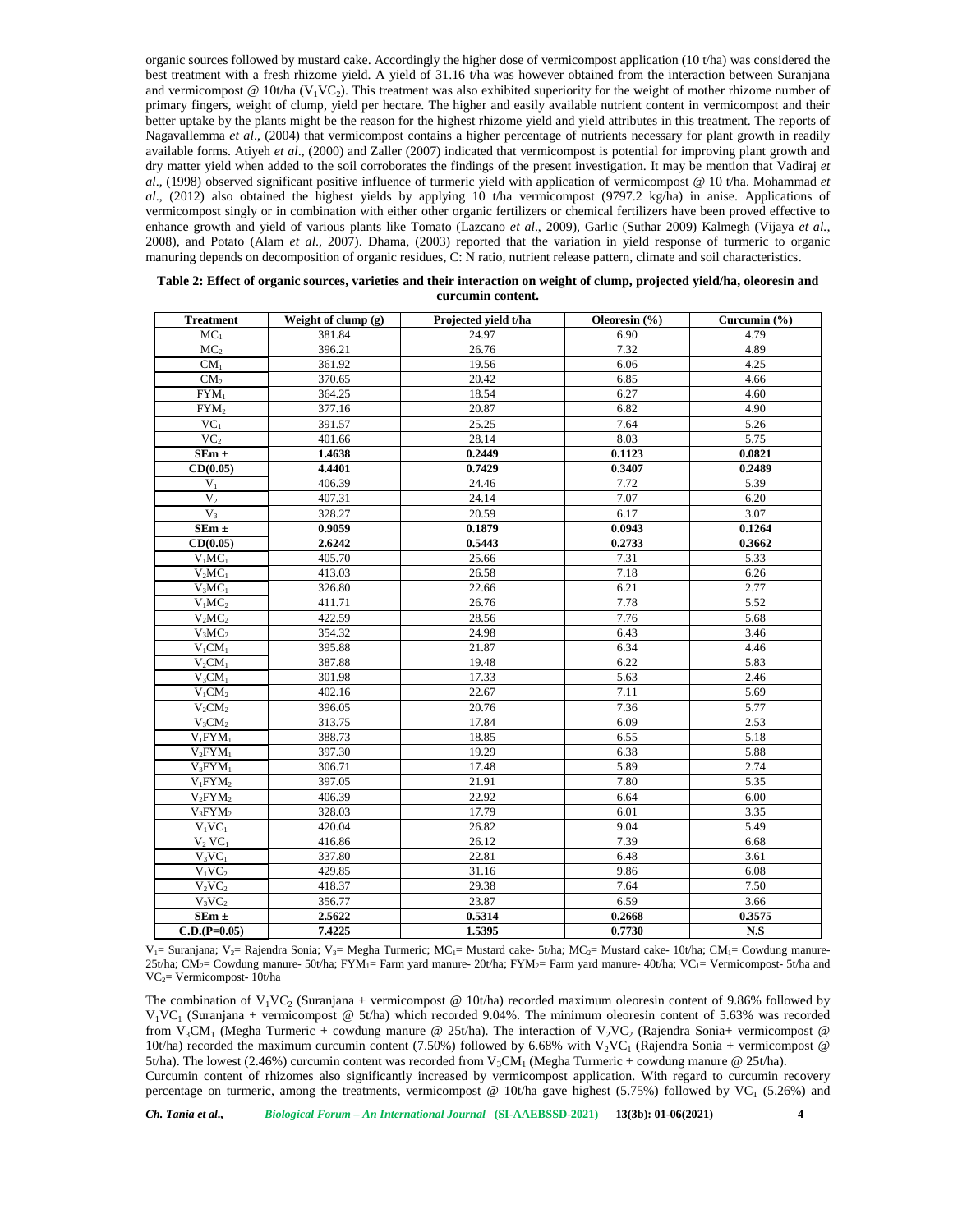FYM<sup>2</sup> (4.90%) (vermicompost @ 5 t/ ha and farm yard manure @ 40t/ha). Sadanandan *et al*., (2002) also reported that application of organic manure and biofertilizer increased the curcumin content. Vermicompost and mustard cake treatment had significantly higher amount of oleoresin than other organic manure. Curcumin content was not statistically significant among the interaction of varieties and treatments. The highest content (7.50%) was recorded in with Rajendra Sonia with application of vermicompost @ 10t/ha. The next best combination with respect to curcumin content was Rajendra Sonia with application of vermicompost @ 5t/ha (6.68%), followed by Rajendra Sonia with application of mustard cake @ 5t/ha (6.26%). Vermicompost in addition to supplying the essential plant nutrients, might have also stimulated all the enzymes, hormones and growth regulators necessary for the synthesis of curcumin. Kumar *et al.*, (1992) also reported that increased application of organic manures would result in increased curcumin content of turmeric.

| Table 3: Effect of organic sources x varieties on turmeric (Curcuma longa L.) on yield and economics of cultivation in the new alluvial |
|-----------------------------------------------------------------------------------------------------------------------------------------|
| zone of West Bengal.                                                                                                                    |

| <b>Treatments</b>               |       | Projected yield (t/ha) Total cost of cultivation | <b>Gross return</b><br>(Rs/ha) | Net return (Rs./ha) | <b>Benefit cost ratio</b> |
|---------------------------------|-------|--------------------------------------------------|--------------------------------|---------------------|---------------------------|
| $V_1MC_1$                       | 25.66 | 175446                                           | 513200                         | 337754              | 1.93                      |
| $V_2MC_1$                       | 26.58 | 175446                                           | 531600                         | 356154              | 2.03                      |
| $V_3MC_1$                       | 22.66 | 175446                                           | 453200                         | 277754              | 1.58                      |
| $V_1MC_2$                       | 26.76 | 250446                                           | 535200                         | 284754              | 1.14                      |
| $V_2MC_2$                       | 28.56 | 250446                                           | 571200                         | 320754              | 1.28                      |
| $V_3MC_2$                       | 24.98 | 250446                                           | 499600                         | 249154              | 1.00                      |
| $V_1CM_1$                       | 21.87 | 130446                                           | 437400                         | 306954              | 2.35                      |
| $V_2CM_1$                       | 19.48 | 130446                                           | 389600                         | 259154              | 1.99                      |
| $V_3CM_1$                       | 17.33 | 130446                                           | 346600                         | 216154              | 1.66                      |
| $V_1CM_2$                       | 22.67 | 160446                                           | 453400                         | 292954              | 1.83                      |
| $V_2CM_2$                       | 20.76 | 160446                                           | 415200                         | 254754              | 1.59                      |
| $V_3CM_2$                       | 17.84 | 160446                                           | 356800                         | 196354              | 1.22                      |
| $V_1$ FYM <sub>1</sub>          | 18.85 | 130446                                           | 377000                         | 246554              | 1.89                      |
| $V_2$ FYM <sub>1</sub>          | 19.29 | 130446                                           | 385800                         | 255354              | 1.96                      |
| $V_3$ FYM <sub>1</sub>          | 17.48 | 130446                                           | 349600                         | 219154              | 1.68                      |
| $V_1$ FYM <sub>2</sub>          | 21.91 | 160446                                           | 438200                         | 277754              | 1.73                      |
| V <sub>2</sub> FYM <sub>2</sub> | 22.92 | 160446                                           | 458400                         | 297954              | 1.86                      |
| $V_3$ FYM <sub>2</sub>          | 17.79 | 160446                                           | 355800                         | 195354              | 1.22                      |
| $V_1VC_1$                       | 26.82 | 155446                                           | 536400                         | 380954              | 2.45                      |
| $V_2$ VC <sub>1</sub>           | 26.12 | 155446                                           | 522400                         | 366954              | 2.36                      |
| $V_3VC_1$                       | 22.81 | 155446                                           | 456200                         | 300754              | 1.93                      |
| $V_1VC_2$                       | 31.16 | 210446                                           | 623200                         | 412754              | 1.96                      |
| $V_2VC_2$                       | 29.38 | 210446                                           | 587600                         | 377154              | 1.79                      |
| $V_3VC_2$                       | 23.87 | 210446                                           | 477400                         | 266954              | 1.27                      |

 $V_1$ = Suranjana; V<sub>2</sub>= Rajendra Sonia; V<sub>3</sub>= Megha Turmeric; MC<sub>1</sub>= Mustard cake- 5t/ha; MC<sub>2</sub>= Mustard cake- 10t/ha; CM<sub>1</sub>= Cowdung manure-25t/ha; CM<sub>2</sub>= Cowdung manure- 50t/ha; FYM<sub>1</sub>= Farm yard manure- 20t/ha; FYM<sub>2</sub>= Farm yard manure- 40t/ha; VC<sub>1</sub>= Vermicompost- 5t/ha and VC2= Vermicompost- 10t/ha

## **CONCLUSION**

The present study concluded that application of vermicompost @10 t/ha proved beneficial with respect to vegetative growth characters, yield and quality (oleoresin and curcumin). Economic analysis indicated that the best treatment in terms of Benefit : cost ratio was observed in  $V_1VC_1$ : Suranjana + vermicompost @ 5t/ha. A total cost of cultivation of Rs. 1,55,446 with a net return of Rs. 3,80,954 and highest B:C ratio (2.45:1) was received with this treatment. Thus, this combination may be encouraged for future organic cultivation of turmeric.

**Acknowledgement.** I would like to thank my advisor, Dr. Ranabir Chatterjee, for his guidance, support and also for providing all the necessary facilities during my Ph.D at Bidhan Chandra Krishi Vishwavidyalaya, Mohanpur. I would also like to thank all the authors who have directly or indirectly contributed during the whole process of this paper.

**Conflict of interest.** There is absolutely no conflict of interest by the authors to declare.

## **REFERENCES**

Ahmed, M., U. Srivastava and C. Gupta. (2020). Turmeric: biological operations and medicinal applications. In: Ethnopharmacological Investigation of Indian Spices, IGI Global, Chhattisgarh, India. p. 163-172.

Alam, M.N., Jahan, M.S., Ali, M.K., Ashraf, M.A. & Islam, M.K. (2007). Effect of vermicompost and chemical fertilizers on growth, yield and yield components of potato in barind soils of Bangladesh. *Journal of Applied Science and Research, 3*: 1879-1888.

Anandaraj, A., Prasath D., Kandiannan, K., Zachariah, T., Srinivasan, V., Jha, A.K., Singh, B.K., Pandey, V.P., Singh, S.P. (2014). Genotype by environment interaction effects on yield and curcumin in turmeric (*Curcuma longa* L.). *Industrial Crops Products*. *53*: 358-364. Anonymous (1995) Status paper on spices. Trade Information Centre, Spices Board (Govt. of India) Kochi.

Arancon, N., Edwards, C. A, Bierman, P., Welch, C. & Metzger, J. D. (2004). Influences of vermicomposts on field strawberries: Effects on growth and yields. *Bioresource Technology*. *93*: 145-153.

Atiyeh, R. M., Arancon, N., Edwards, C. A. & Metzger, J. D. (2000). The influence of earthworm processed pig manure on the growth and yield of greenhouse tomatoes. *Bioresource Technology*., *75*: 175-180.

Atiyeh, R. M., Arancon, N., Edwards, C. A. & Metzger, J. D. (2002). The influence of earthworm processed pig manure on the growth and productivity of marigolds. *Bioresource Technology*., *81*: 103-108.

Bai, Z., Ma, L., Jin, S., Ma, W., Velthof, G.L., Oenema, O., Liu, L., Chadwick, D. and Zhan, F. (2016). Nitrogen, phosphorus, and potassium flows through the manure management chain in China. *Environmental Science &Technology*. *50*(24): 13409-13418.